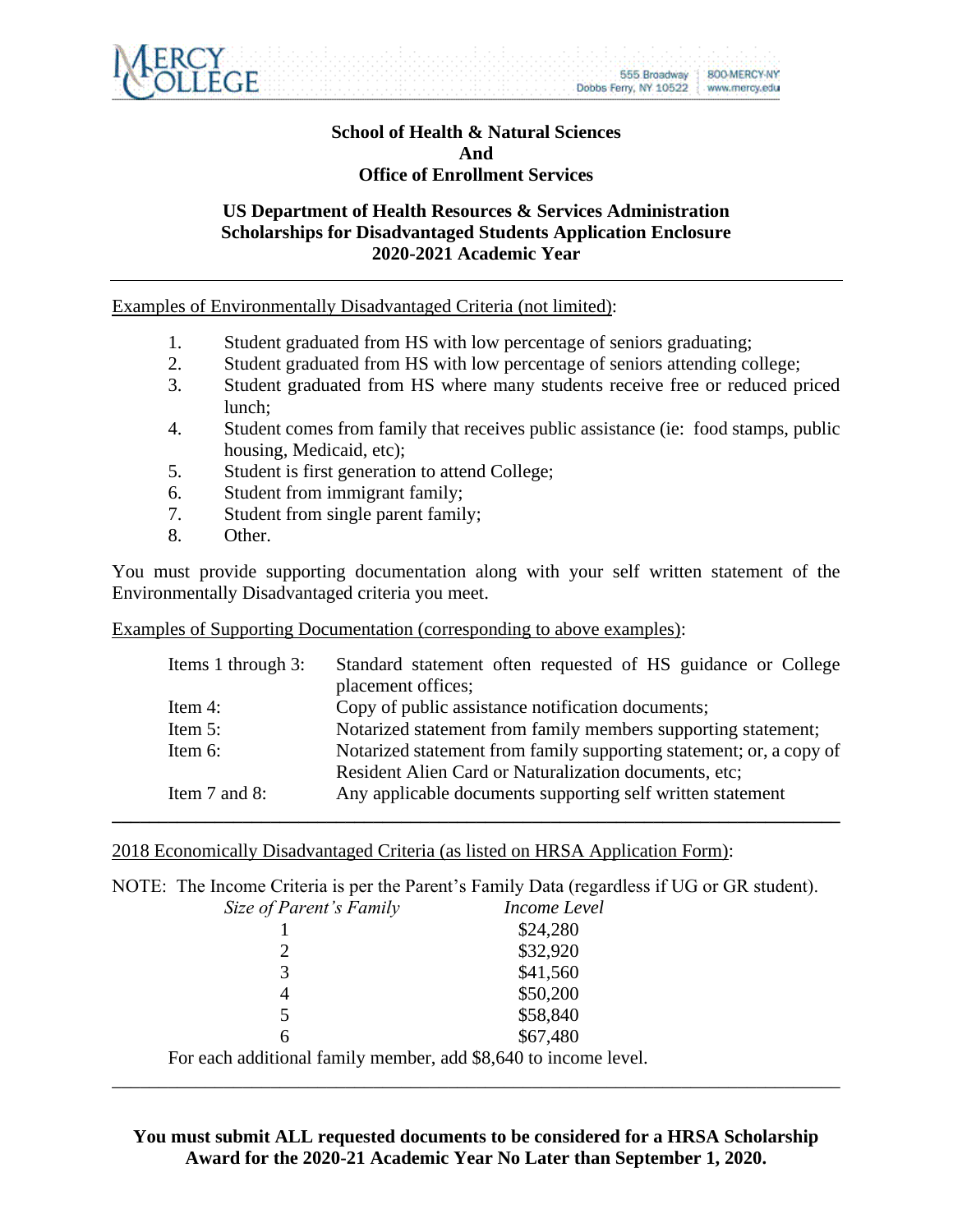

### **School of Health & Natural Sciences And Office of Enrollment Services**

**US Department of Health Resources & Services Administration: Scholarships for Disadvantaged Students Application 2020-2021 Academic Year: Part A**

| <b>Student Name:</b>               | <b>CWID/SSN:</b>                       |
|------------------------------------|----------------------------------------|
| <b>Academic Program:</b>           | <b>Total Earned Credits:</b>           |
| <b>Current Registered Credits:</b> | <b>Cumulative Grade Point Average:</b> |

To be eligible for a US Department of Health Resources & Services Scholarship (HRSA Scholarship), you must meet certain academic and economic or environmental criteria AND submit this application form (along with the required supporting application documents). Full scholarship criteria is detailed on the Application Enclosure Form.

**Part A:** Mark an "X" next to the statement that is applicable to your HRSA application.

I am an environmentally disadvantaged student because I come from an environment that has inhibited me from obtaining the knowledge, skills and abilities required to enroll in and graduate from an institution of higher education. I understand that I must also demonstrate financial need. Please see Application Enclosure for samples of "environmentally disadvantaged" criteria.

I am economically disadvantaged because I come from a family with an annual income below a level which is based on the low-income thresholds according to family size published by the US Bureau of Census, adjusted annually by the Secretary of Human and Health Services for adaptation to the HRSA Scholarship program. Please see below listing for "economically disadvantaged" criteria.

#### **Low Income Criteria for 2020-21 Academic Year**:

OR

| Size of Parent's Family                         | Income Level |  |
|-------------------------------------------------|--------------|--|
|                                                 | \$24,280     |  |
| $\mathcal{D}_{\mathcal{L}}$                     | \$32,920     |  |
| 3                                               | \$41,660     |  |
| 4                                               | \$50,200     |  |
| 5                                               | \$58,840     |  |
| 6                                               | \$67,480     |  |
| For each additional family member, add \$8,640. |              |  |

**Part B:** You must submit the following supporting documents along with this application form:

Self-written statement describing how you meet above criteria (whether environmental or economic)

- \_\_\_\_\_ Supporting documents for self-written statement (see Application Enclosure for samples of documentation)
- \_\_\_\_\_ Copy of **Parents** 2018/19/20 Federal Tax Returns (required for **all** applicants)
- Free Application for Federal Student Aid Application (FAFSA) on file with the College